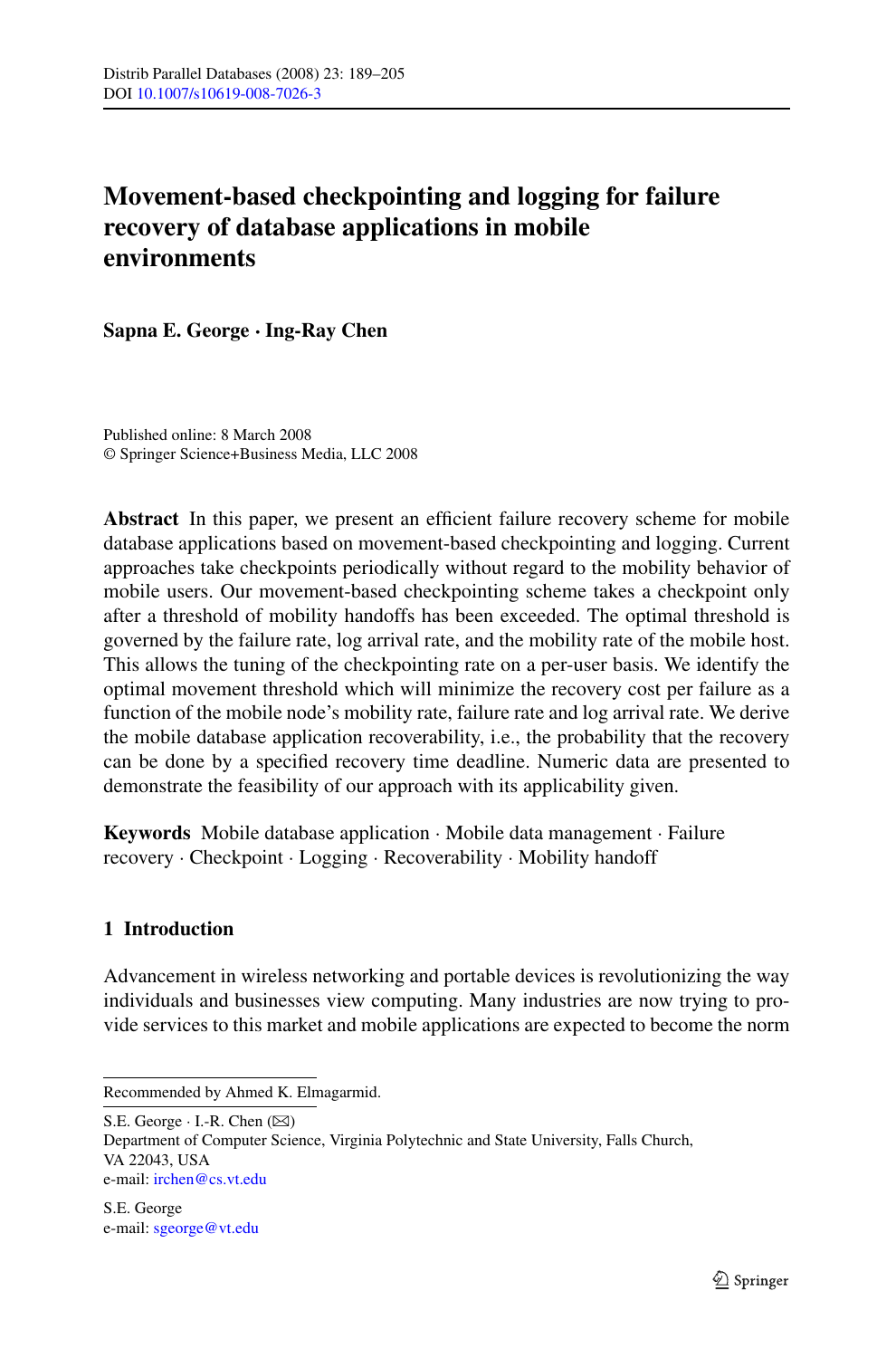in the near future. However, certain inherent properties of mobile computing—a type of distributed computing involving hosts that may be mobile while retaining network connectivity through wireless communications—such as host mobility, disconnections, wireless bandwidth limitations, makes these applications susceptible to failures typically not encountered in the traditional computing environments. This paper concerns failure recovery of mobile database applications.

Mobile database application recovery is different from database transaction recovery since an application may involve multiple database transactions, multiple states and it lacks a formal definition of application state similar to the mathematical foundations of database transactions [\[5](#page-16-0)]. Typically, distributed systems achieve fault-tolerance through schemes such as checkpointing, logging and rollback recovery [\[3](#page-16-0)]. During failure-free operation, processes save their state to a stable storage periodically, called checkpoints. Upon failure, a failed process recovers by rolling back to the latest checkpoint and restarting computation from this intermediate state. However, inter-process dependencies may result in cascading rollbacks, which in the extreme case may take the system all the way back to its initial state, often termed the domino effect. Asynchronous recovery of a failed process is achieved by combining checkpointing with logging, where all the non-deterministic events that a process executes as well as the information necessary to replay these events are logged to the stable storage in addition to the checkpoints. During recovery, the failed process rolls back to the latest checkpoint and replays all the logged events in their original order, there by recreating its pre-failure state independently.

Many approaches have been proposed that refines these basic mechanisms for improvements in performance and cost during failure-free operations and recovery [[8\]](#page-16-0). In spite of that, mobile computing introduces new challenges that preclude the direct application of these mechanisms to mobile distributed systems. The properties of the mobile computing environment that drives the rethinking of failure recovery mechanisms are mobility of hosts, low bandwidth and unreliable network connectivity, limited battery life of host devices, lack of stable storage on host devices, and different types of failures—voluntary disconnection, long term hardware failures, and short-term software failures.

Due to these characteristics, traditional recovery schemes suffer from many shortcomings when applied to the mobile computing environment. At the same time, the failure-prone nature of the environment makes it essential to provide some form of explicit recovery mechanism. In light of the above discussion, this paper presents a novel movement-based checkpointing strategy combined with logging for recovery of individual hosts in mobile computing environments. The approach takes checkpoints after a certain number of host migrations across cells rather than periodically. This movement threshold is a function of failure rate, log arrival rate, and the mobility rate of the application and the mobile host (MH), which allows adaptation to user and application behavior. To the best of our knowledge, none of the existing algorithms consider the effects of mobility on checkpoint intervals, but rather assume periodic checkpointing. Mobility is factored only into the management of recovery information such as when to consolidate logs dispersed across many mobile support stations (MSSs) [\[10](#page-16-0)]. The performance of the proposed scheme is evaluated through analytic methods and results are presented later in the paper. In addition, this paper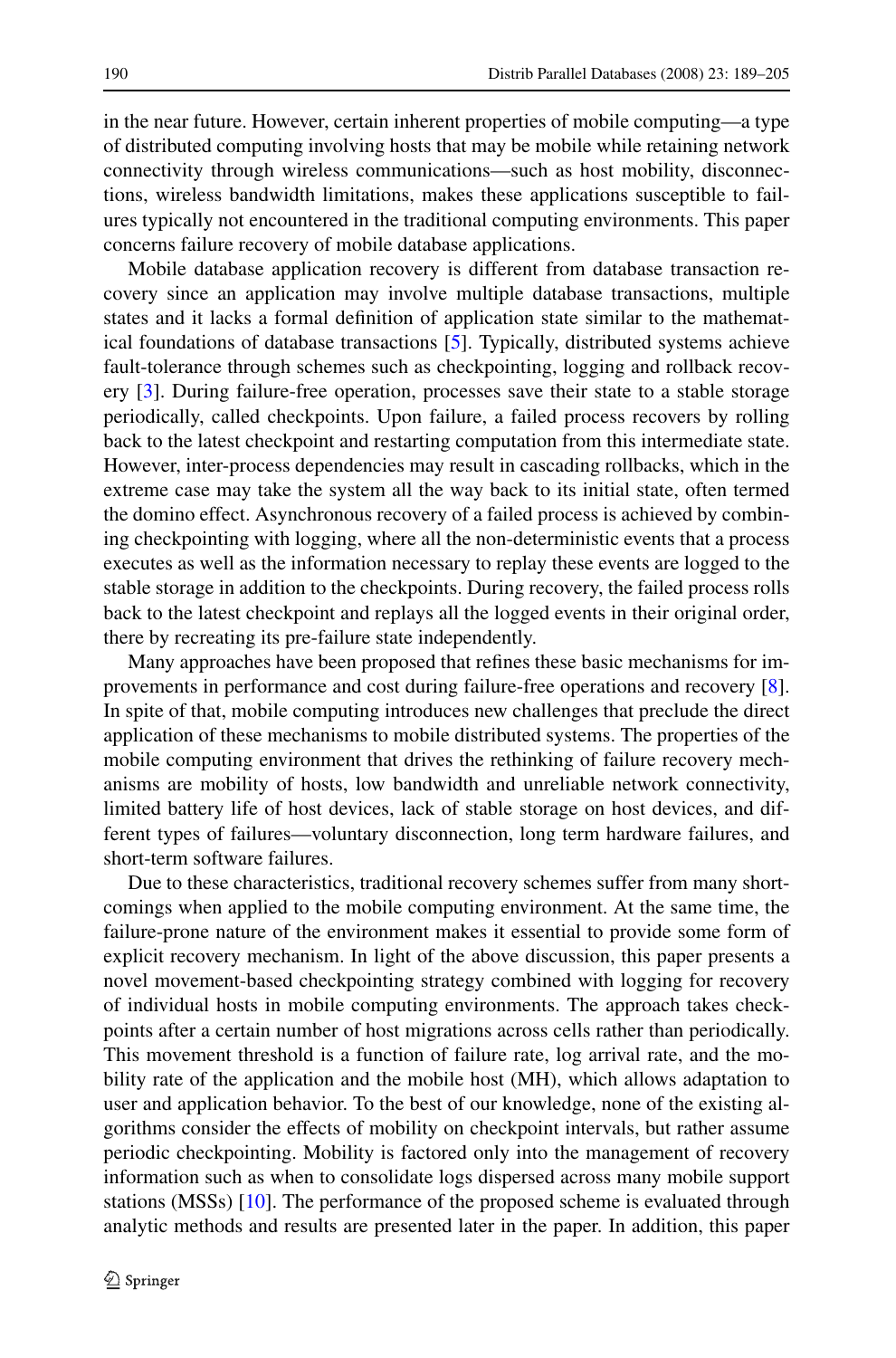demonstrates that there exist optimal movement thresholds depending on operating conditions and recovery deadline.

The proposed movement-based checkpointing and recovery algorithm is suitable to a wide range of database applications in mobile environments since it considers application/user behavior as defined by its recovery deadline and log arrival rate, nature of the mobile environment defined by failure rate and MH behavior defined by its mobility rate, in determining the optimum movement threshold to trigger checkpointing. As an example, consider a mission critical application providing communications and shared situational awareness to an active military unit. The failure rate in such a mobile environment is likely to be very high; mobility rate of users is also likely to be high. At the same time, fast recovery from failures is more important than minimizing cost of failure-free operations. Note that recovery time is governed by how far away the last checkpoint is located from the MSS in which a host recovers, how many log entries must be transferred to the recovery MSS, how dispersed these logs are, and the time it takes to load and execute them at the MH. The proposed scheme allows the dynamic determination of an optimum movement threshold, and hence checkpointing rate, that will minimize recovery time while balancing cost of recovery. This optimum threshold will ensure that the checkpoints stay close to the recovery MSS and that the logs are not too widely dispersed. In contrast, schemes that employ constant periodic checkpointing do not consider the effect of user mobility on checkpointing. If the chosen checkpoint rate is too low, the last checkpoint may be located very far from the recovery MSS and there may be a large number of logs dispersed across many MSS resulting in a large recovery time. If the rate is too high, precious wireless resources may be unnecessarily consumed in taking and managing checkpoints.

The rest of this paper is organized as follows. Section 2 surveys related work and highlights differences from our approach. Section [3](#page-3-0) describes the mobile computing system assumed in this paper. Section [4](#page-4-0) elaborates the proposed movement-based checkpointing, logging and recovery mechanism. Section [5](#page-6-0) shows the modeling and performance analysis of the proposed scheme along with mathematical formulations of relevant performance parameters such as time required for failure recovery and total recovery cost. Finally, Section [6](#page-15-0) summarizes the paper, discusses the applicability, and outlines future research areas.

#### **2 Related work**

Application failure recovery in the mobile computing environment has received considerable attention in the recent years. The schemes that have been proposed employ checkpointing, logging or a combination of both, recognizing the inherent limitations of the mobile computing environment.

Acharya et al. in [\[1](#page-16-0)] describes a distributed uncoordinated checkpointing scheme, where multiple MHs can arrive at a global consistent checkpoint without coordination messages. However, this paper does not describe how failure recovery is achieved nor does it address the issue of recovery information management in the face of MH movement. Neves and Fuchs [\[7](#page-16-0)] also proposed a checkpointing only scheme that achieves global consistent checkpoint without additional messaging but is unique in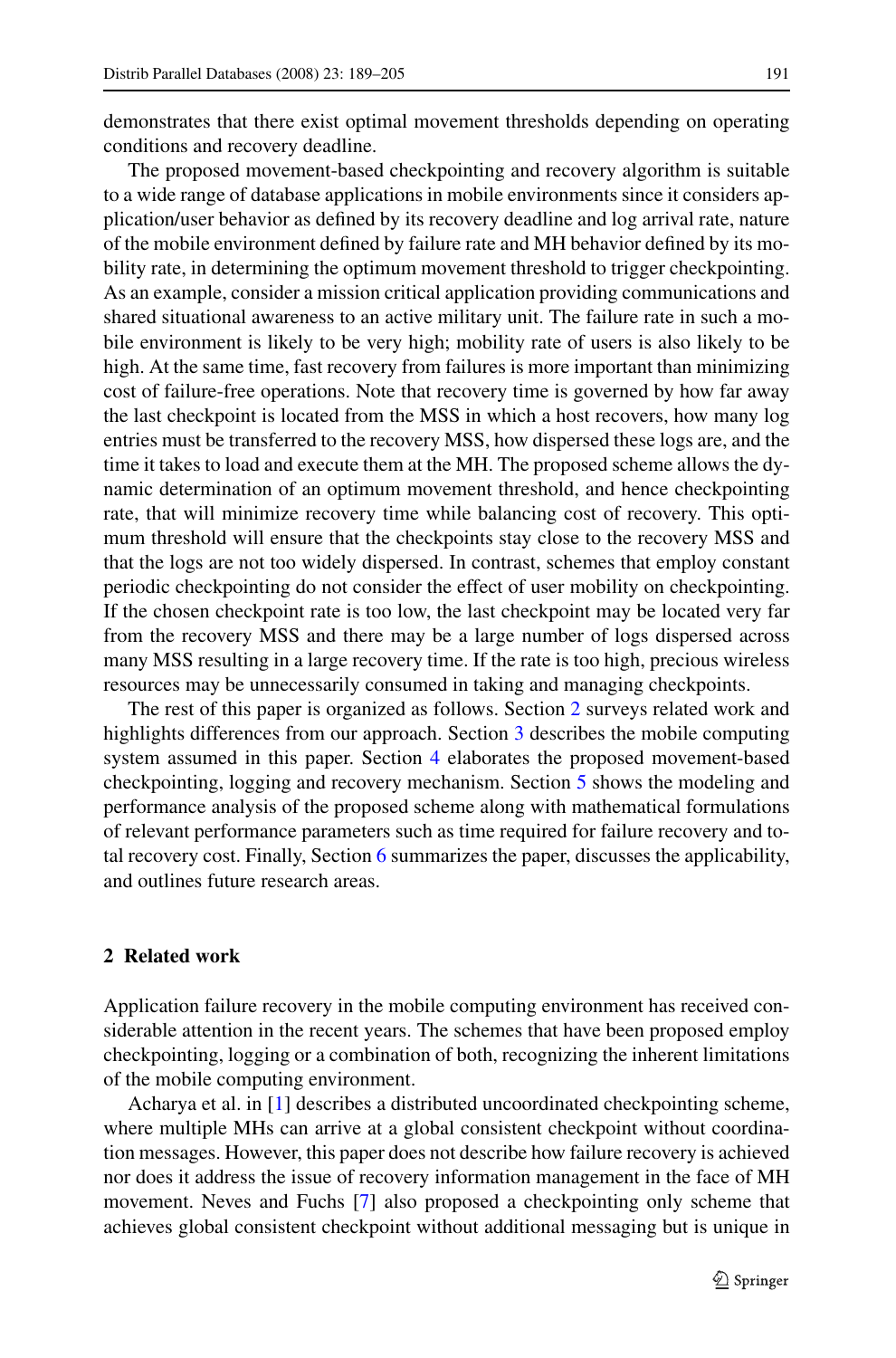<span id="page-3-0"></span>that it uses time to synchronize checkpoint creation. Pradhan, Krishna, and Vaidya [\[11](#page-16-0)] proposed a recovery scheme that combines various checkpointing and logging schemes for different mobile environments. They describe two uncoordinated checkpoint protocols, no-logging and logging and three strategies for recovery information management due to MH mobility: pessimistic, lazy and trickle strategies.

T. Park et al. in [[10\]](#page-16-0) proposed a recovery mechanism that enables independent recovery by MHs by employing periodic checkpointing and a combination of pessimistic and optimistic logging. The main feature of this paper that we have adapted in our scheme is the notion of movement-based management of recovery information. In their approach, checkpoints are triggered periodically and when a MH moves outside of a certain range, the recovery information is transferred reactively to the local MSS. In contrast to [\[10](#page-16-0)] and [[11\]](#page-16-0), our approach considers a MH's movement pattern in the checkpointing strategy in order to avoid costly transfers of all recovery information. In [[9\]](#page-16-0), T. Park et al. proposed an asynchronous recovery scheme using checkpointing and logging. However, in this paper, they also consider the case of unreliable MSSs where the recovery information of a MH may be lost due to failure of a MSS. In this case, in order to enable consistent recovery, every other dependent MHs must be traced and rolled back.

Yao, Ssu and Fuchs [\[13](#page-16-0)] proposed an algorithm that combines checkpointing and message logging in the Mobile IP environment. Its components execute on the MSS, the Home Agent (HA) and the MH. All messages are logged and the MH takes checkpoints periodically and stored at the MSS that is serving as the current Foreign Agent. When a MH leaves a cell, the old MSS informs the HA of the ids of the checkpoint and logs stored at the MSS. Thus, the HA maintains the latest itinerary of the MH and can be queried upon recovery to collect the distributed recovery information. Higake and Takizawa [\[6](#page-16-0)] proposed a hybrid checkpoint recovery scheme. A mobile host leaves an agent on every MSS in its itinerary. During recovery processes MHs roll back to a consistent state with the help of these agent processes. Chen et al. [[2\]](#page-16-0) considered recoverability issue of mobile applications with periodic checkpointing. Our paper extends the analysis to mobility-based checkpointing and logging for efficient fault recovery of database applications in mobile environments.

#### **3 Mobile computing system**

The mobile computing system assumed in this paper follows the model presented in [[1\]](#page-16-0). The system consists of a set of mobile hosts (MHs) that are free to move around. At any time, they maintain network connectivity through a wireless link to a static mobile support station (MSS). The MSSs are interconnected through high speed static wired networks. A MSS handles all communications to and from MHs within its area of influence known as a *cell* usually determined by the range of wireless transmission. Assuming a hexagonal shape for each cell, a hexagonal network coverage model will be formed by a community of cells. Thus, sending a message to another MH consists of two one-hop wireless transmissions between the sender and receiver MHs and their respective local MSSs in addition to an arbitrary number of hops across the wired infrastructure between the sender's MSS and receiver's MSS.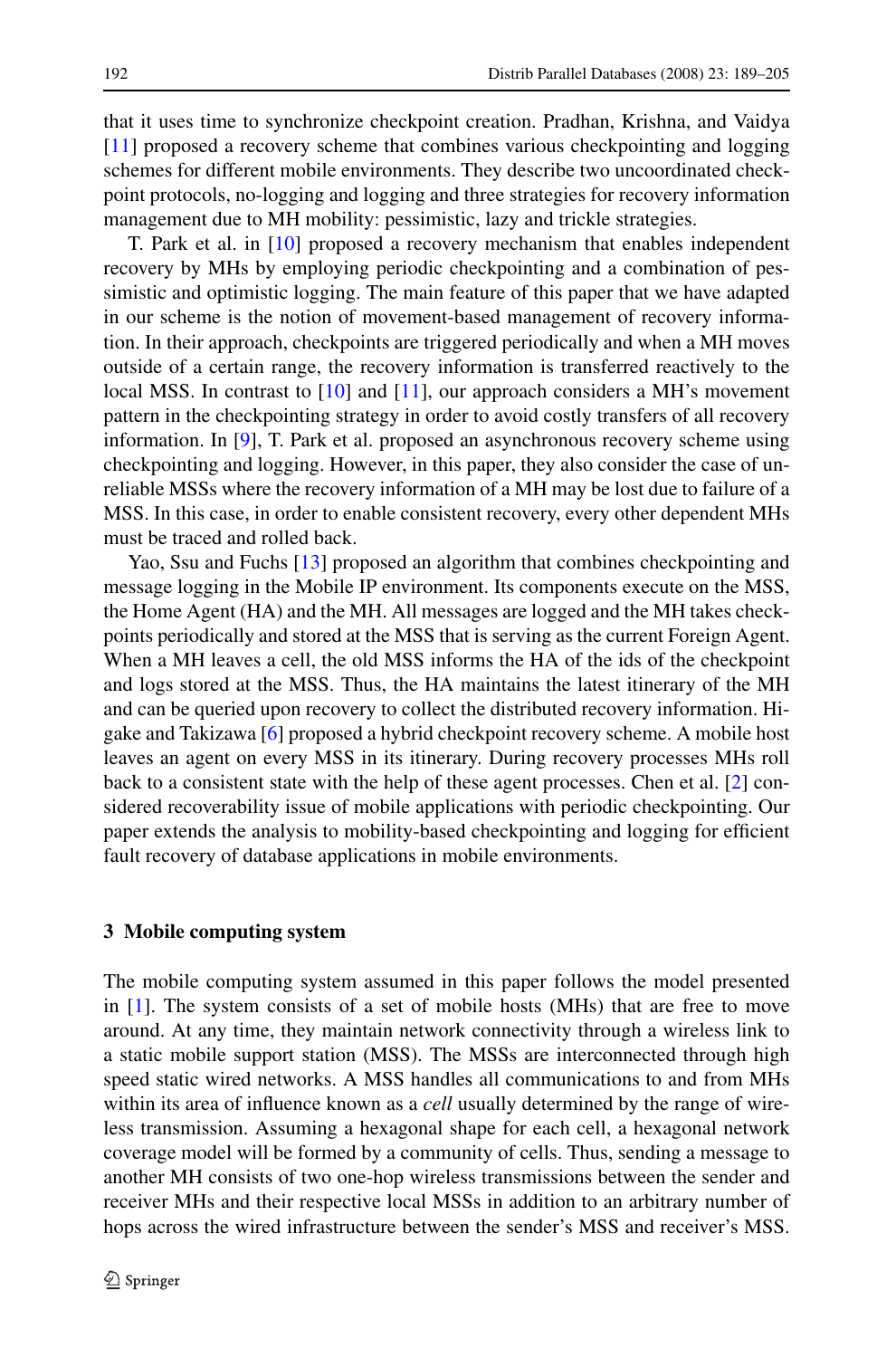<span id="page-4-0"></span>Considering that the MH's disk cannot be assumed to be stable, each MSS is equipped with enough volume of stable storage to store the state and log information for all the MHs currently in its cell as well as those that were recently in its cell. However, due to the fact that MSSs must support multiple concurrent MHs, this storage must be efficiently managed.

The interactions between the MH and the network infrastructure most relevant to failure recovery are handoff, disconnect and reconnect. When a MH crosses a cell boundary due to mobility, it first establishes connection with the new MSS in the new cell giving the MSS its ID and the ID of the previous MSS. It then disconnects from the previous MSS. This process usually occurs instantaneously and is called a handoff. A MH may also disconnect voluntarily from the network to conserve power and reconnect at a later time. Due to mobility of hosts, it is common for a MH to disconnect in one MSS and reconnect in another. In this case, the MH sends the ID of the previous MSS to the new MSS, which in turn initiates proper handoff procedures.

In this paper a distributed computation is assumed to consist of a number of processes executing concurrently on multiple hosts. A single process may be in either one of three states at any point of time: normal, save or recovery. In the normal state, it may be executing application related computations, receiving user inputs or sending and receiving messages. Occasionally, each process saves its state as a checkpoint to the stable storage (save state). During this operation, the MH stops execution and compiles the current values of all non-transient state variables into a message, assigns it a unique id and sends it to the MSS for storage. Between checkpoints the application performs logging activities to record incremental state changes. The application's logging behavior assumed in this paper follows the model described in [[1\]](#page-16-0). Application state may change due to receipt of messages or due to user inputs. These are commonly referred to as 'write events'. If the write event is a message received from another MH or a server, the MSS first receives it, logs it to stable storage and then forwards it to the MH. Thus no overhead is incurred during this process. On the other hand, if the write event is a user input or a local computation, the MH first forwards a copy to the MSS to be logged and does not apply it locally until an acknowledgement is received from the MSS. Thus, logging is also an activity that the MH and MSS execute during normal operations. Every fresh checkpoint purges old checkpoints and logs, possibly distributed over many MSS. More details of recovery information management in provided in Section [4.3.](#page-6-0)

## **4 Movement-based checkpointing and logging**

The recovery scheme presented here combines independent checkpointing and pessimistic message logging enabling asynchronous recovery of a MH upon failure. In general application recovery mechanisms try to optimize recovery cost (failure-free operational cost), recovery time and storage requirements for recovery related information. The general approach taken by current schemes is to create checkpoints periodically (possibly based on an application parameter setting such as maximum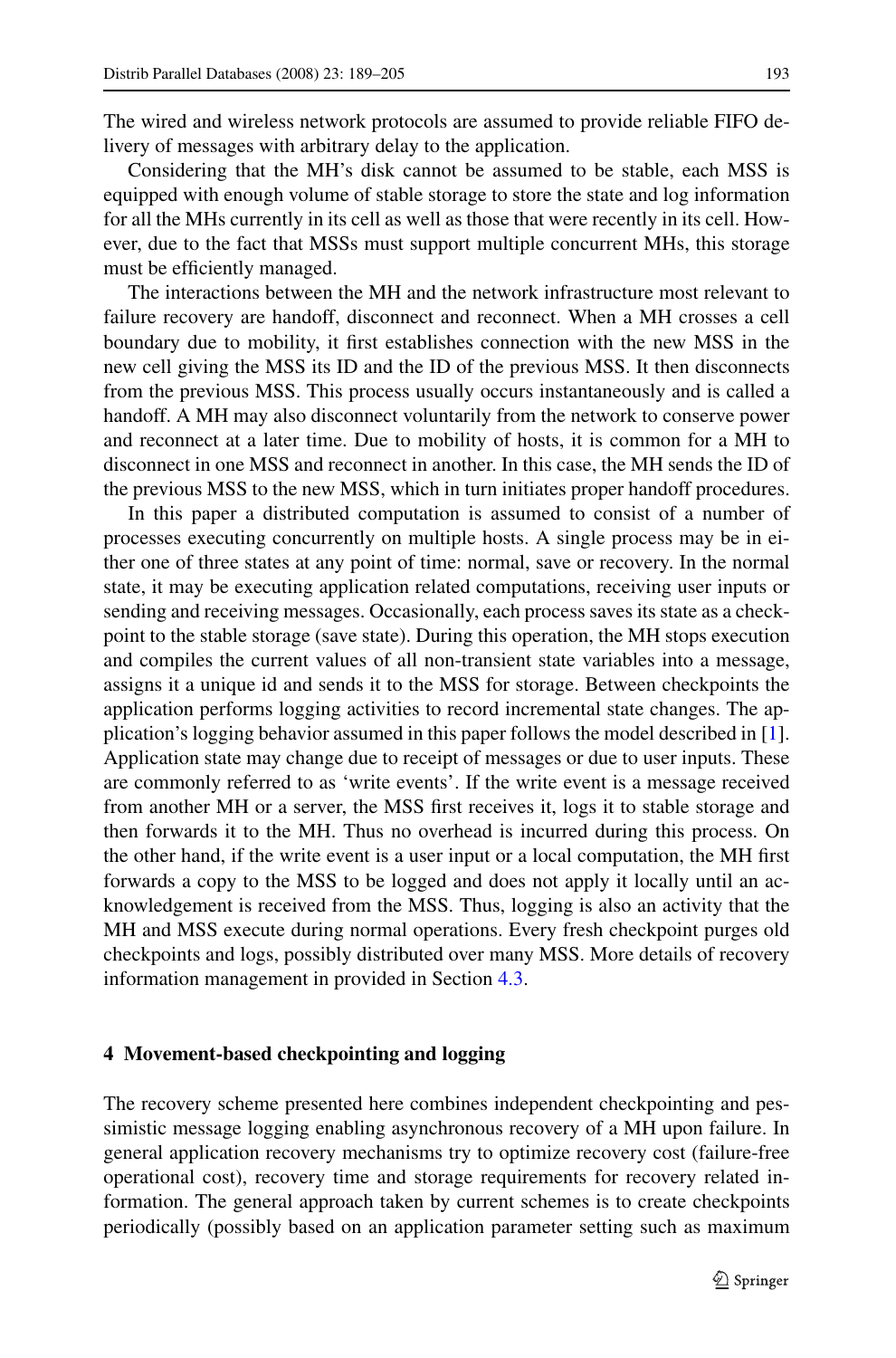

time to recover or failure rate) and subsequently control the proliferation of recovery information using techniques that merge logs and move the information closer to the MH. One such scheme uses distance or number of handoffs as the parameter that triggers information consolidation  $[10]$ . In this approach, when the MH crosses a distance threshold from the location of the latest checkpoint, the recovery information is collected and transferred to the MH's local MSS.

In contrast, the recovery protocol described here proactively controls the number of checkpoints and logs by using a movement-based checkpointing strategy. This means that the additional overhead of unnecessary checkpoints and log consolidation during failure-free operation is avoided.

## 4.1 Checkpointing and message logging

Each mobile host independently takes checkpoints of the application state and between checkpoints all write events are logged at the current MSSs' stable storage. The interval between checkpoints is governed by the number of handoffs experienced by the MH and is not fixed. Each MH maintains a *handoff\_counter* which is incremented by 1 every time a handoff occurs. When the value of the counter becomes greater than a threshold *M*, a checkpoint is taken. The process is illustrated in Fig. 1.

The value of *M* is a function of the user's mobility rate, the failure rate and log arrival rate (as shown in Section [5.1\)](#page-7-0). The host assigns a unique sequence number to the checkpoint and sends it to the MSS which saves it to stable storage. The MH maintains two variables locally related to checkpoints: *cp\_seq* which stores the sequence number of the latest checkpoint and *cp\_loc* which stores the ID of the MSS that has recorded the latest checkpoint. Let this MSS be called MSS*cp*. After taking the checkpoint, the MH resets the *handoff\_counter* to 0. Thus, depending on the variability in the MH's mobility, the time interval between successive checkpoints differs. In between checkpoints, all write events related to a MH is also logged to the local MSS. Each log entry is time stamped so that they can be replayed in the correct order during recovery. The MH locally maintains a list *log\_set* containing the IDs of MSSs that stores its logs. Let this set of MSSs be called MSS*logs*.

At every checkpoint, *cp\_loc* is updated with the current MSS, *cp\_seq* is updated with the sequence number of the latest checkpoint and *log\_set* is cleared. At every logging activity, the ID of the current MSS is added to *log\_set* if it is not present already. The performance of this scheme depends on identifying the optimal movement threshold *M* per user and application. This value ensures that the checkpoints and logs remain within acceptable range of the MH's current location thereby eliminating the need for information consolidation. In addition, it also ensures acceptable recovery time since *M* bounds the number of MSSs' from which logs must be retrieved.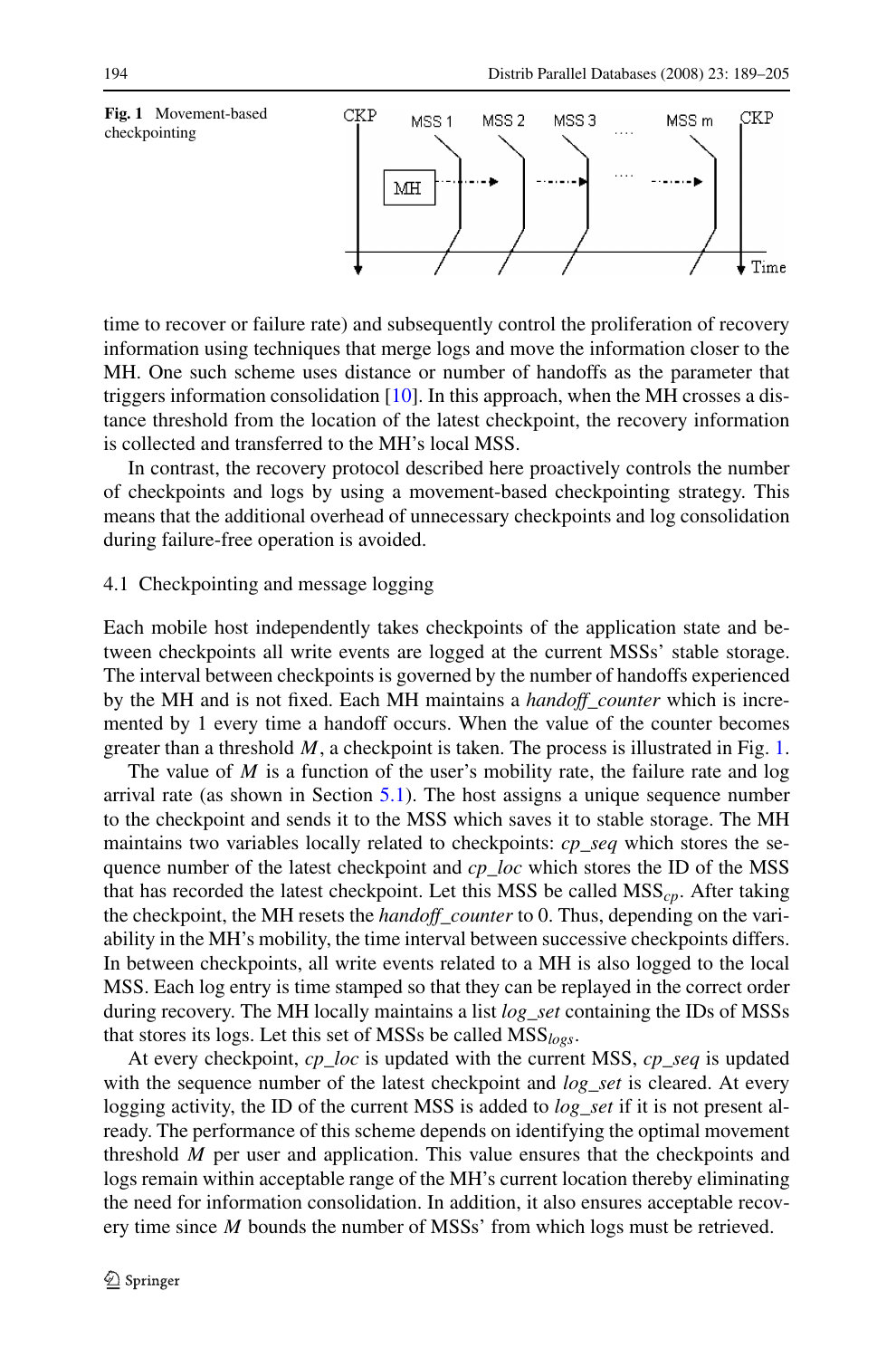## <span id="page-6-0"></span>4.2 Independent recovery

The checkpoints and the logs enable a MH to recover independently without requiring coordination with other hosts. This paper makes no assumption that the MH must recover in the same MSS in which it failed. In order to perform rollback recovery, after the MH reconnects to a MSS after failure, it sends to the current MSS the sequence number of the latest checkpoint and the ID of the MSS storing it. Recall that these values are stored locally at the MH in the variables *cp\_seq* and *cp\_loc*. The MSS initiates the process of collecting the checkpoint and the logs. For the former, it sends a request with the checkpoint sequence number to the MSS holding the checkpoint, i.e. MSS*cp*. MSS*cp* responds with the checkpoint.

In order to retrieve the logs the current MSS sends requests to all the MSSs in the list *log\_set*. Each MSS, upon receipt of the request responds with the log entries for the MH if it has any. The current MSS compiles the logs into a list ordered by time and sends it to the MH along with the checkpoint. In order to recover from the failure, the MH rolls back to this checkpoint and replays the logs in order. Once recovery is completed successfully, a checkpoint of the current state is taken and sent to the MSS and the local variables are reset.

## 4.3 Storage management at the mobile support stations

Even though movement based checkpointing helps to control the number of checkpoints depending on mobility and failure rates, the combination of checkpoints and logs for every MH can amount to a significant amount of information to be persisted at the MSSs. In [\[13\]](#page-16-0), the authors explain that if storage at MSSs is depleted, they will either have to temporarily halt normal operation and perform garbage collection or find costly alternative storage for new checkpoints and logs. Since halting a MSS makes its local MHs inaccessible, it must be prevented.

Storage can be recovered by deleting outdated recovery information. Recovery information becomes outdated every time a new checkpoint is taken successfully which occurs during normal operation after every *M* handoffs and when a recovery operation executes successfully. Thus, when a MH takes a new checkpoint, the MSSs delete all recovery information related to the MH.

# **5 Performance analysis**

The performance of the proposed scheme is evaluated using analytical methods by means of Stochastic Petri Net (SPN) modeling. A Petri net is a popular graphical and mathematical modeling tool used to describe and study concurrent, asynchronous, distributed, parallel, nondeterministic, and/or stochastic systems. We choose SPN because of its ability to deal with general time distributions for events, its concise representation of the underlying state machine to deal with a large number of states, and its expressiveness to reason about a MH's behavior as it migrates from one state to another in response to events occurring in the system.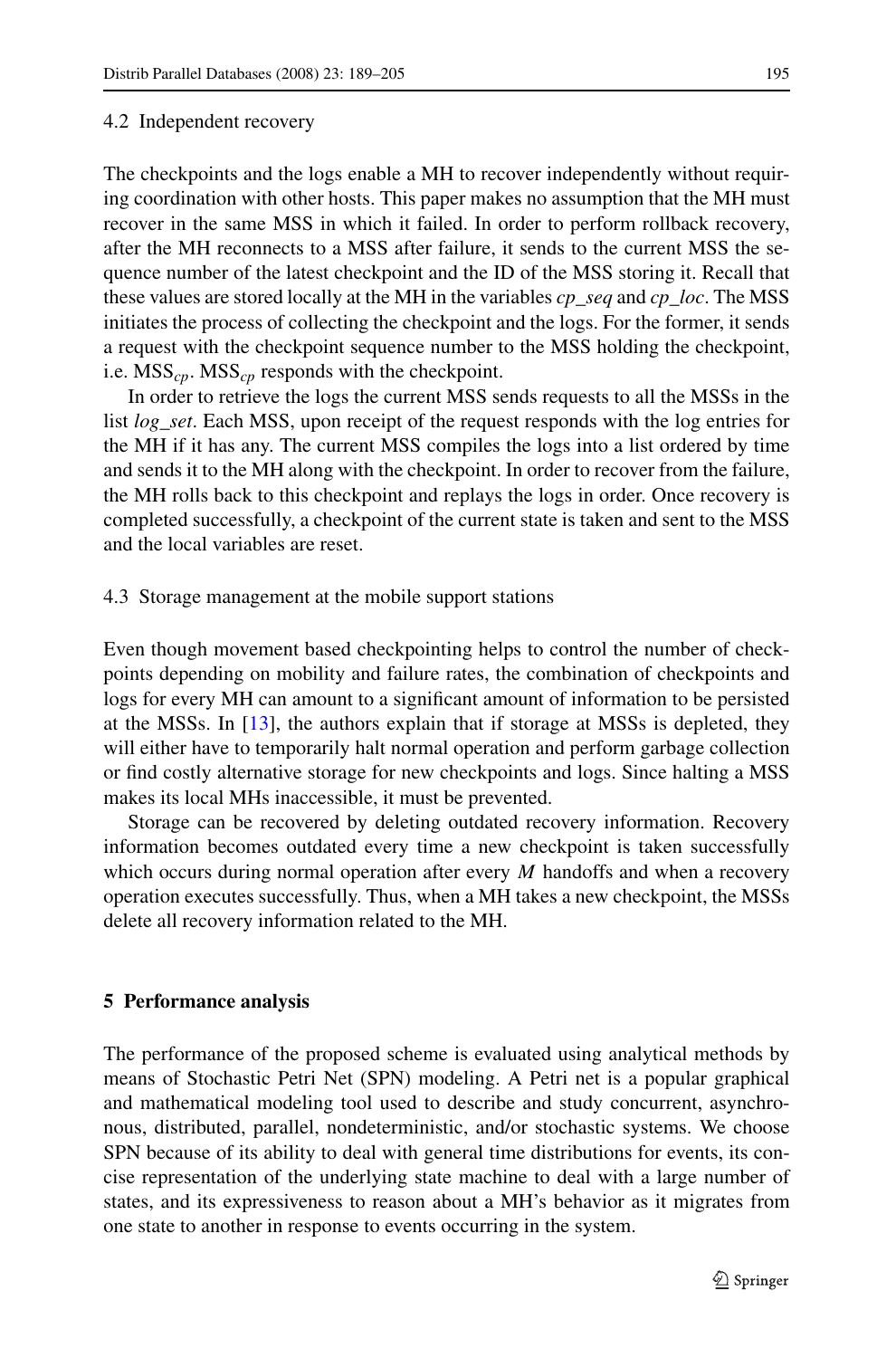M

Move

Fail

 $\lambda$ f

#(Move)

#(Move)

 $\theta$ k

 $\theta_i$ 



| <b>Table 1</b> SPN model parameters |
|-------------------------------------|
|                                     |

| Parameter       | Description                                                                                            |
|-----------------|--------------------------------------------------------------------------------------------------------|
| $\sigma$        | MH mobility rate, <i>i.e.</i> the rate at which the MH crosses cell boundaries                         |
| $\mu$           | Log arrival rate, <i>i.e.</i> the rate at which logs are created                                       |
| $\lambda_f$     | MH failure rate, i.e. the rate at which the MH fails                                                   |
| M               | Movement threshold, i.e. the number of handoffs after which the MH takes a checkpoint                  |
| r               | Ratio of bandwidth of wireless network to wired network                                                |
| $T_{ckp\_w}$    | Time required to transmit a checkpoint through the wireless link                                       |
| $T_{log}$ w     | Time required to load a log entry through the wireless link                                            |
| $T_{eckp}$      | Time required to roll back to the last checkpoint                                                      |
| $T_{elog}$      | Time required to execute a log entry at the MH                                                         |
| $F_r$           | Probability of recovery                                                                                |
| $T_r$           | Recovery time                                                                                          |
| T               | Recovery time deadline                                                                                 |
| $\theta_k$      | Checkpoint rate, i.e. $1/\theta_k$ is the time required to take a checkpoint                           |
| $\theta_i$      | Recovery rate, i.e. $1/\theta_i = T_r$ . <i>i</i> is the number of movements since the last checkpoint |
| $N_{mss\_logs}$ | Number of MSSs storing logs                                                                            |
| $D_{mss}$       | Average hop count between the MSS storing the checkpoint and the MSS in which the MH<br>recovers       |

ᆎ

## 5.1 Model

The SPN model of a mobile computing system employing the movement-based recovery scheme is shown in Fig. 2.

The parameters controlling the model and their descriptions are given in Table 1.

Current literature [\[12](#page-16-0)] states that assuming an exponential distribution for the system parameters such as log arrival rate, failure rate and mobility rate, is a reasonable approach. Others have used models such as gamma, hyperexponential, lognormal, or hyper-Erlang distributions [[4\]](#page-16-0). In this paper we take the former approach and use exponential distribution for these parameters which makes the underlying Markov model of the SPN tractable. As part of future work, we intend to analyze the system

<span id="page-7-0"></span>**Fig. 2** SPN model

 $\sigma$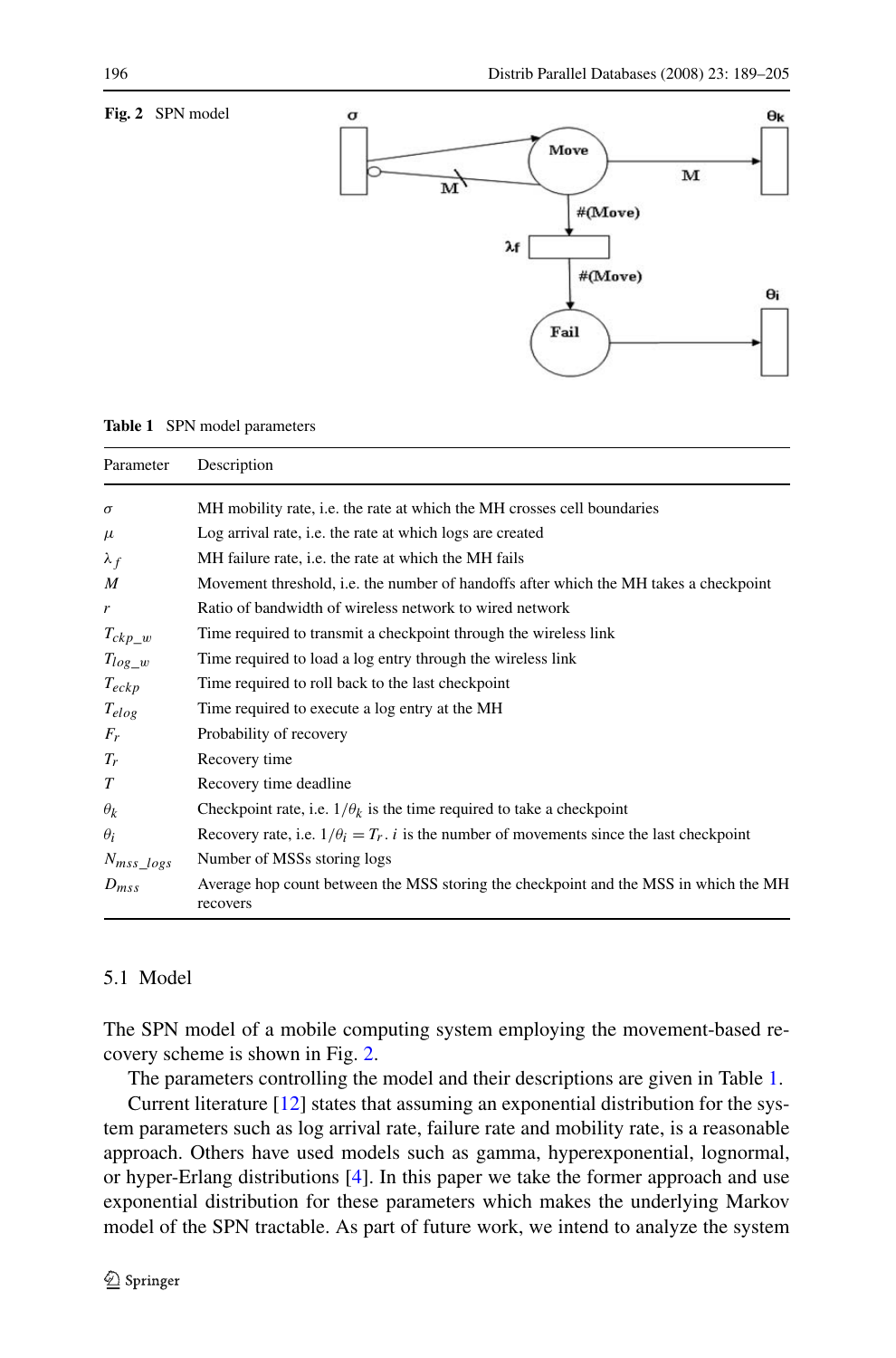behavior for other distributions and compare the results. The main characteristics of the SPN model are:

- 1. The model consists of 2 places and 4 transitions. Place "Move" represents the state in which the number of movements of the MH since the last checkpoint is not more than the threshold *M* and there has been no failure. Place "Fail" stands for the state in which a MH failure has occurred. Initially the MH is in a consistent state with a checkpoint in the current MSS and a zero value for the count of movement, as represented by the place "Move" without tokens.
- 2. The MH moves from one cell to another with a mobility rate  $\sigma$ . Whenever the MH encounters a handoff, the number of tokens in the place "Move" is increased by 1. This behavior is described by the transition on the left upper part of the SPN model. The MH stays in the state represented by place "Move" except in the event of a failure. When a failure occurs, this transition will not be enabled until failure recovery has completed. The only inhibitor arc ensures that the number of movements between two consecutive checkpoints is less than the threshold *M*. When the number of tokens in the place "Move" becomes equal to *M*, the upper right transition is fired. This transition requires time  $1/\theta_k$  which is used to create a checkpoint of the current state and save it to the current base station. This transition also resets the handoff counter to 0 as represented by the *M* tokens on the output arc of the place "Move".
- 3. When a MH failure occurs, the system status migrates from the state "Move" to the state "Fail". All the tokens in the place "Move" move to the place "Fail". The recovery time  $1/\theta_i$  depends on the number of movements since the last checkpoint which is denoted by  $i = #(Fail)$ , the number of tokens in the place "Fail".

The transition firing rates  $\theta_k$  and  $\theta_i$  require some elaboration:

- Parameter  $\theta_k : \theta_k$  represents the execution rate to perform a checkpoint operation. During checkpointing, the MH takes a snapshot of its current state and sends it to its current MSS through the wireless channel. The MSS then stores it in its stable storage. Since the time taken for wireless transmission,  $T_{ckp}$  *w* is significantly longer than the others, and the time spent on a checkpoint operation is approximated to this value. Accordingly  $\theta_k = 1/T_{ckp-w}$ .
- Parameter  $\theta_i$ :  $\theta_i$  represents the recovery rate of the MH and is the inverse of the recovery time, where *i* is the number of handoffs experienced by the MH since the last checkpoint and before failure. The recovery time includes (a) the time needed to send recovery information requests to the MSSs storing the latest checkpoint and all logs since the latest checkpoint, (b) the time required to transmit the latest checkpoint from the MSS where it is stored (MSS*cp*) to the MSS in which the MH has recovered (MSS*rec*) through the wired network and through the wireless channel to the MH, (c) the time required to transmit all the logs from the respective MSSs where they are located (MSS*logs*) to the MSS*rec* through the wired network and through the wireless channel to the MH and (d) the time required to rollback to the last checkpoint and apply all the logs at the MH.

Before describing the equation for computing the average recovery time, some variables are defined.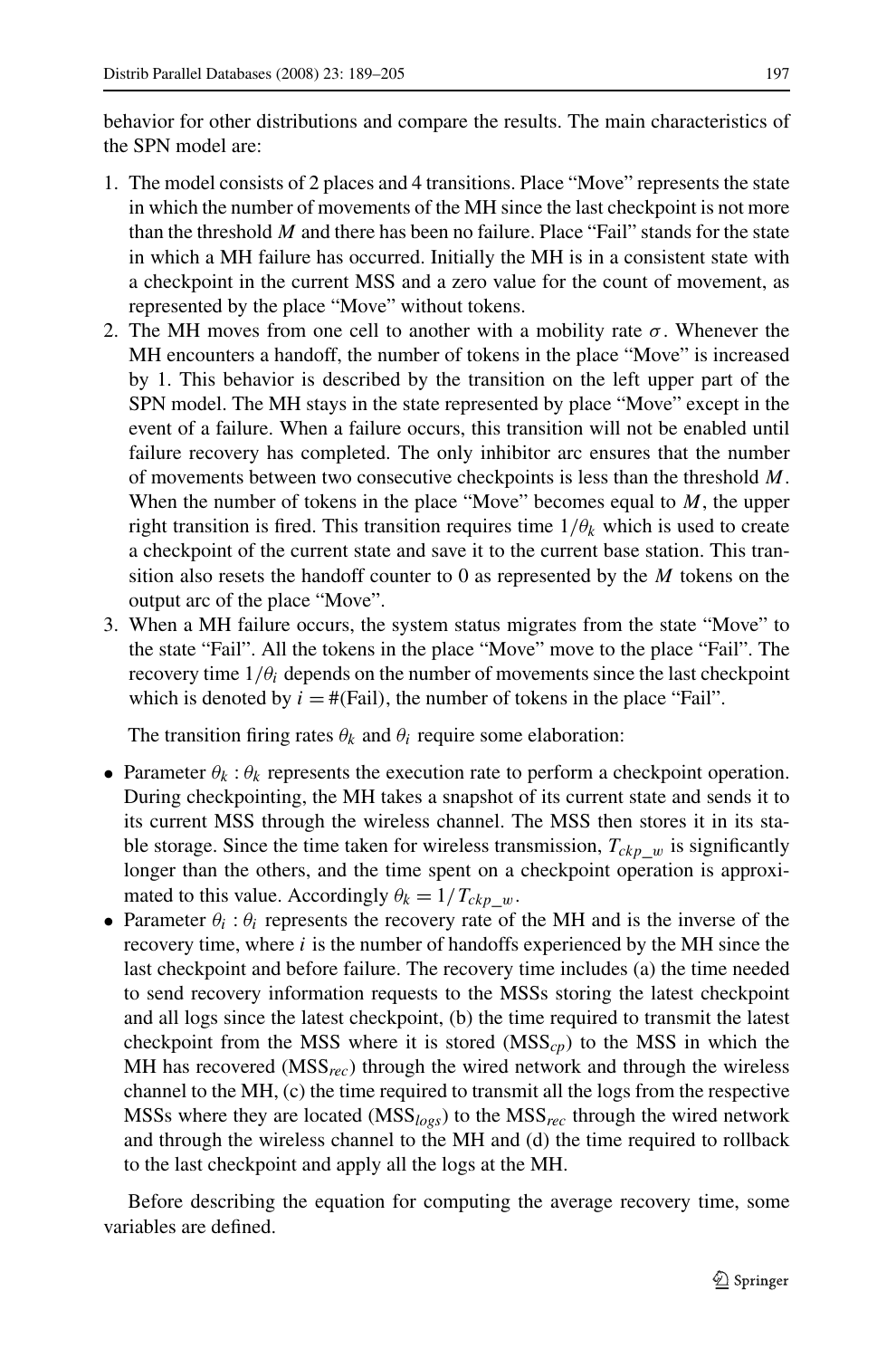- *N<sub>mss\_logs</sub>*—This represents the number of MSSs storing logs. The exact value of this variable is the size of the list *log\_set*. This value at most is the number of handoffs before failure, i.e. *i*, where every MSS through which the MH passed is unique and logs are created in every one of them. For simplicity, we assume that  $N_{mss}$ <sub>*logs*</sub> = *i*.
- *Dmss,j*—This is the average hop count between two MSSs separated by *j* handoffs. Thus for MSScp and MSSrec separated by *i* handoffs, *Dmss,i* represents the hop count between MSScp and MSSrec. Based on the hexagonal network model, we calculate *Dmss,j* as:

$$
D_{mss,j} = 1 + (j-1) \left[ \frac{1}{6} \times -1 + \frac{2}{6} \times 0 + \frac{3}{6} \times 1 \right].
$$

This equation shows that on the first move, the count increases by 1, but on each subsequent move the MH moves backward with probability 1*/*6 (hop count decreased by 1), sideways with probability 2*/*6 (hop count remained the same) and moves forward with probability 3*/*6 (hop count increased by 1). The equation above can then be reduced to  $D_{mss,j} = (j + 2)/3$ .

Thus, the total time to recover after *i* movements is the sum of the following components:

• Time spent on recovery information requests as given by:

$$
T_{rec\_req} = \sum_{j=1}^{i} (D_{mss,j} \times r \times T_{log\_w}).
$$

Here we assume that the size of a request packet is not more than the size of a log entry packet. Hence for simplicity, we use the time to transmit a log entry  $T_{log}$ <sub>*w*</sub> as the time to transmit a request packet. MSSrec needs to send a request message to each of the *i* MSSs including MSScp storing the checkpoint, which is *i* handoffs apart from MSSrec.

• Time spent on transmitting the latest checkpoint to the MH as given by:

$$
T_{ckp\_tx} = D_{mss,i} \times r \times T_{ckp\_w} + T_{ckp\_w}.
$$

The first part of this equation represents the time required to transmit the last checkpoint from MSS*cp* to MSS*rec*, assuming the distance between the two is *Dmss,i*.

• Time spent on transmitting the logs to the MH as given by:

$$
T_{log\_tx} = \sum_{j=1}^{i} (D_{mss,j} \times n_{mss} \times r \times T_{log\_w}) + n \times T_{log\_w},
$$

where  $n$  is the number of log entries accumulated since the last checkpoint and is given by  $n = (\mu * i)/\sigma$  and  $n_{\text{mss}}$  is the number of log entries per MSS, given by  $n_{mss} = (\mu * i)/[\sigma(i+1)]$ . The denominator is  $i+1$  because MSS<sub>*cp*</sub> is the first MSS and MSS<sub>rec</sub> is the last MSS storing log entries.  $\sum_{j=1}^{i} (D_{mss,j} \times n_{mss} \times r \times T_{log\_w})$ , the first term, accounts for the cost to transmit log entries from the *i* MSSs to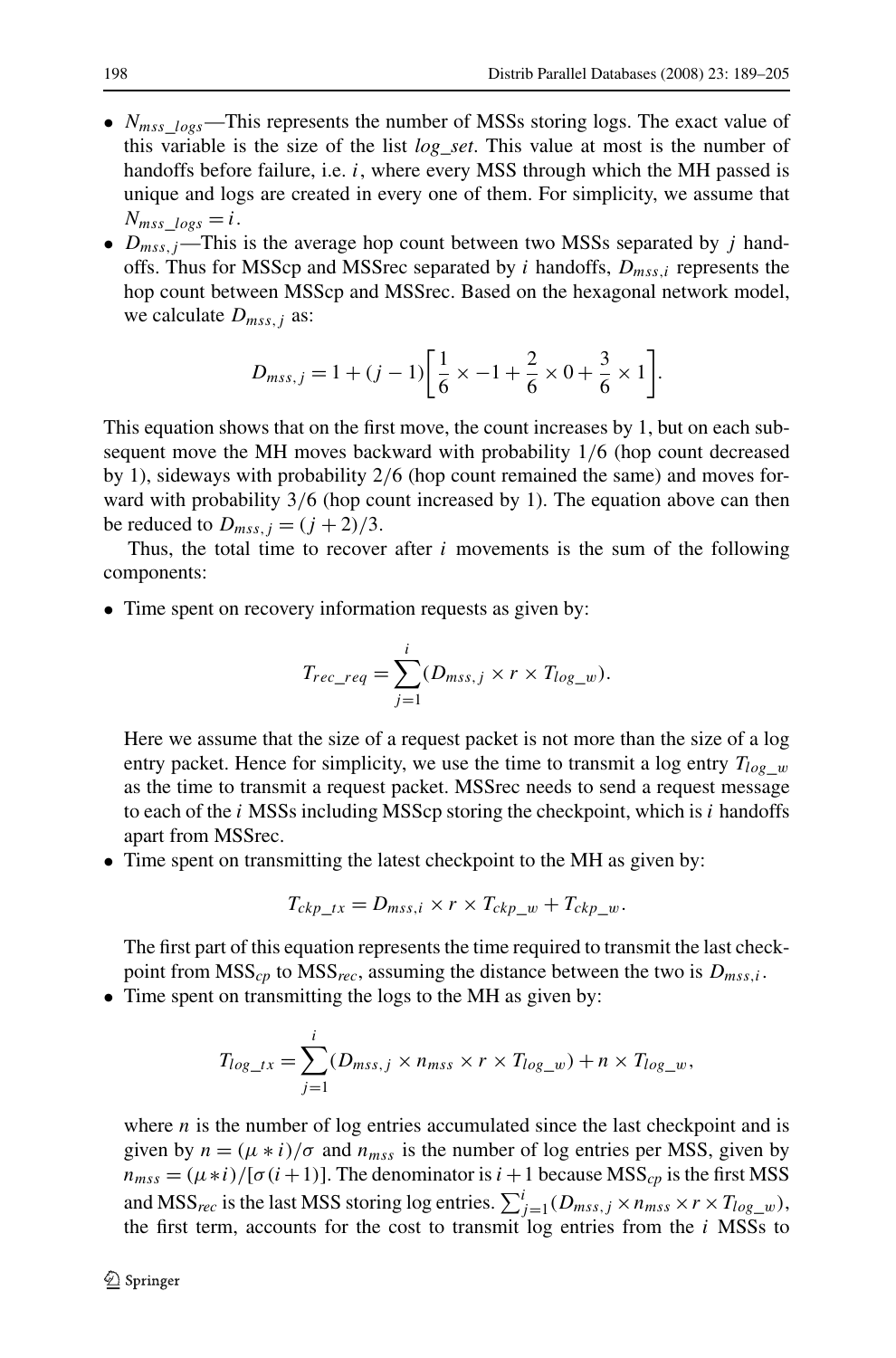<span id="page-10-0"></span>MSS*rec* and the second term represents the time required from MSS*rec* to transmit each log entry through the wireless channels.

• Time spent to rollback to the last checkpoint and apply the logs as given by:  $T_{rec}$  =  $T_{eckp} + n \times T_{e\log}$ 

Hence, the total time to recover after *i* movements is given by:

$$
T_r^i = T_{rec\_req} + \max(T_{ckp\_tx}, T_{log\_tx}) + T_{rec}
$$
 (1)

with the transition firing rate  $\theta_i = 1/T_r^i$ . The "max" operator is used to take the maximum of checkpoint transfer time and log transfer time since these messages can be transmitted to MSS*rec* and subsequently to the MH concurrently.

The SPN model's underlying Markov model has  $2M + 1$  states. If  $P_i$  denotes the probability of state *j*, the average recovery time per failure is given by:

$$
T_r = \sum_{j=0}^{2M+1} P_j \times T_r^i.
$$
 (2)

The recovery probability  $F_r$  is defined as the probability that recovery time is less than or equal to recovery time deadline *T* and is given by:

$$
F_r = \text{Prob}\{T_r \le T\} = \sum_{S=1}^{2M+1} P_s \times (1 - e^{-\theta_S T}),\tag{3}
$$

where  $\theta_S$  corresponds to  $\theta_i$  if the MH has made *i* handoffs in state *S*.

In addition, we define  $T_c$  as the total time spent on checkpointing and logging before a failure. It represents the total cost of recovery and is given as:

$$
T_c = (\sigma/(M \times \lambda_f)) \times T_{ckp\_w} + (\mu/\lambda_f) \times T_{log\_w},
$$
\n(4)

where  $\sigma/(M\lambda_f)$  denotes the total number of checkpoints before a failure, and  $(\mu/\lambda_f)$ represents the total number of log entries before a failure. Thus, *Tc* represents the total failure-free operations cost and the second part of (4) depicts the total delay incurred by logging during failure free operations.

Equations (2) and (4) enable us to define the total cost of recovery per failure as the weighted sum of the average recovery time and the total time spent on the checkpointing and logging per failure. It is given by:

$$
T_{\cos t} = w_1 T_c + w_2 T_r,\tag{5}
$$

where  $w_1 + w_2 = 1$ ,  $w_1 > 0$ ,  $w_2 > 0$  are the weights associated with recovery time and failure-free operation cost. Different applications have differing failure recovery performance requirements with respect to the time taken for recovery and checkpointing. The weighting of the components of the total cost of recovery allows the configuration of such performance requirements per application and user. We use  $w_1 = w_2 = 0.5$  in the analysis below to account for the situation where  $T_{cost}$  is equally proportional to  $T_c$  and  $T_r$ .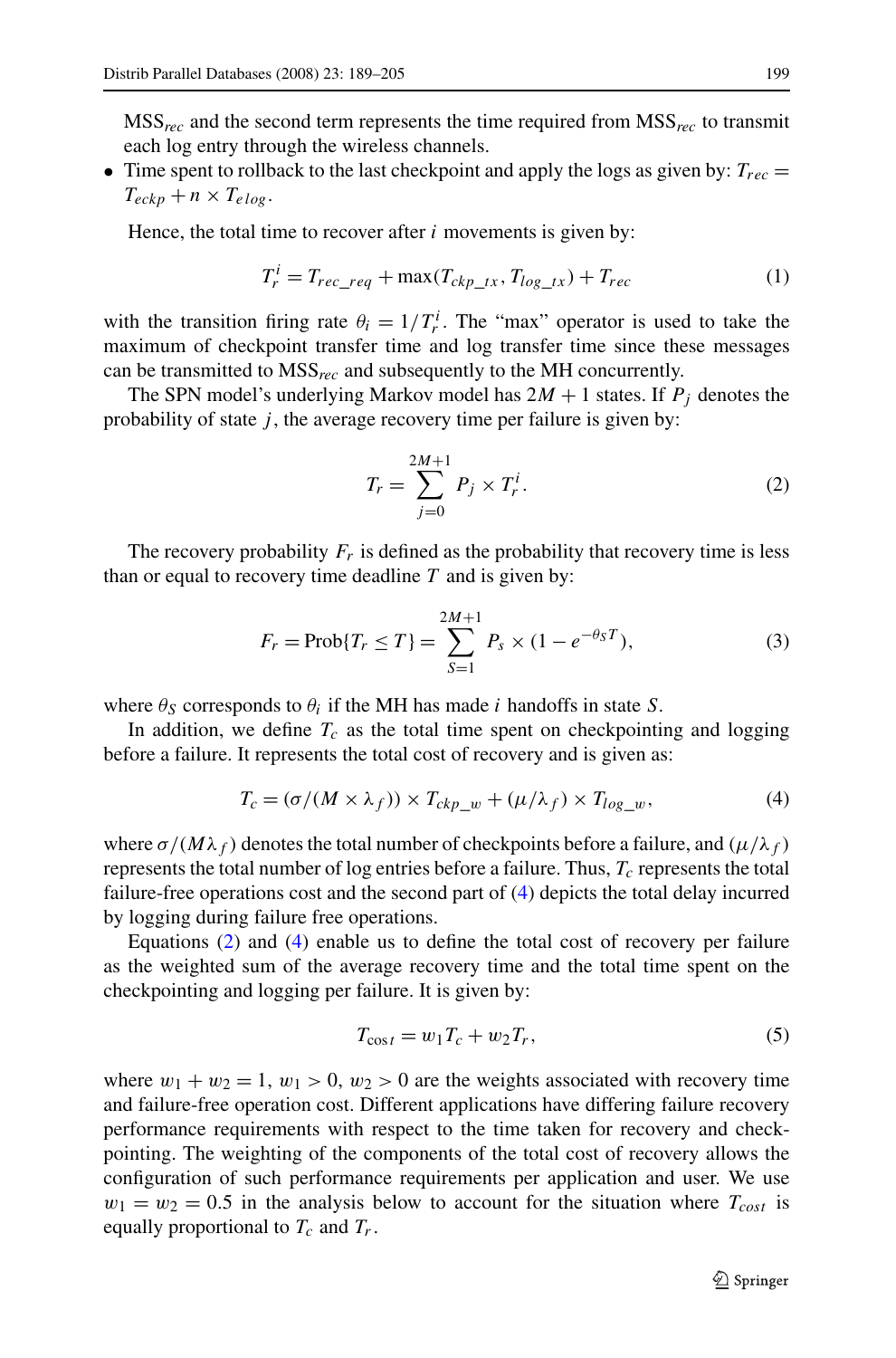

**Fig. 3** Recovery probability vs. recovery time deadline

#### 5.2 Results and analysis

The SPN model was implemented and analyzed using the SPNP software. The following parameter values were kept constant across all the runs. Specifically, the size of a log entry is 50 B, size of a checkpoint is 2 KB, bandwidth of the wired network is 2 Mbps, ratio of bandwidth of wireless to wired network (*r*) is 0.1, time to roll back to the previous checkpoint  $(T_{eckp})$  is 0.1 sec, and time required to apply a log entry  $(T_{elog})$  is 0.0001 s. Thus the time required to transmit a log entry through the wireless channel  $(T_{\text{log}}\,w)$  is 0.002 s and the time required to transmit a checkpoint through the wireless channel  $(T_{ckp-w})$  is 0.08 s. Model parameters such as recovery time deadline, mobility rate, log arrival rate, failure rate, and movement threshold were varied across runs. These values were chosen for analysis purposes only and do not assume a specific application or environment. The results presented here show system behavior for a wide range of parametric values which depicts the broad applicability of the scheme.

Figure 3 shows the probability of recovery against recovery time deadline for varying values for mobility rate. Recovery probability increases with increase in recovery time deadline. For a constant value of recovery time deadline, the probability increases with increase in mobility rate. This is because with higher mobility rate, the checkpoint interval reduces and the number of logs accumulated between checkpoints decreases. This enables faster recovery. From the curve for mobility rate 0.1, it can be seen that 90% of failures can be recovered in 0.3 seconds, and at most 0.5 seconds to achieve 100% recovery probability.

Figure [4](#page-12-0) shows the effect of varying log arrival rates on the probability of recovery given a recovery time deadline of 0.3 sec. When the log arrival rate is low, the number of logs accumulated between the last checkpoint and failure is small and hence there is a high probability of recovery within 0.3 sec. However, as the log arrival rate increases, the percentage of failures that can be recovered within a fixed time decreases. Therefore, when employing the movement-based checkpoint strategy, it is necessary to estimate the rate of write events of the application in order to maximize efficiency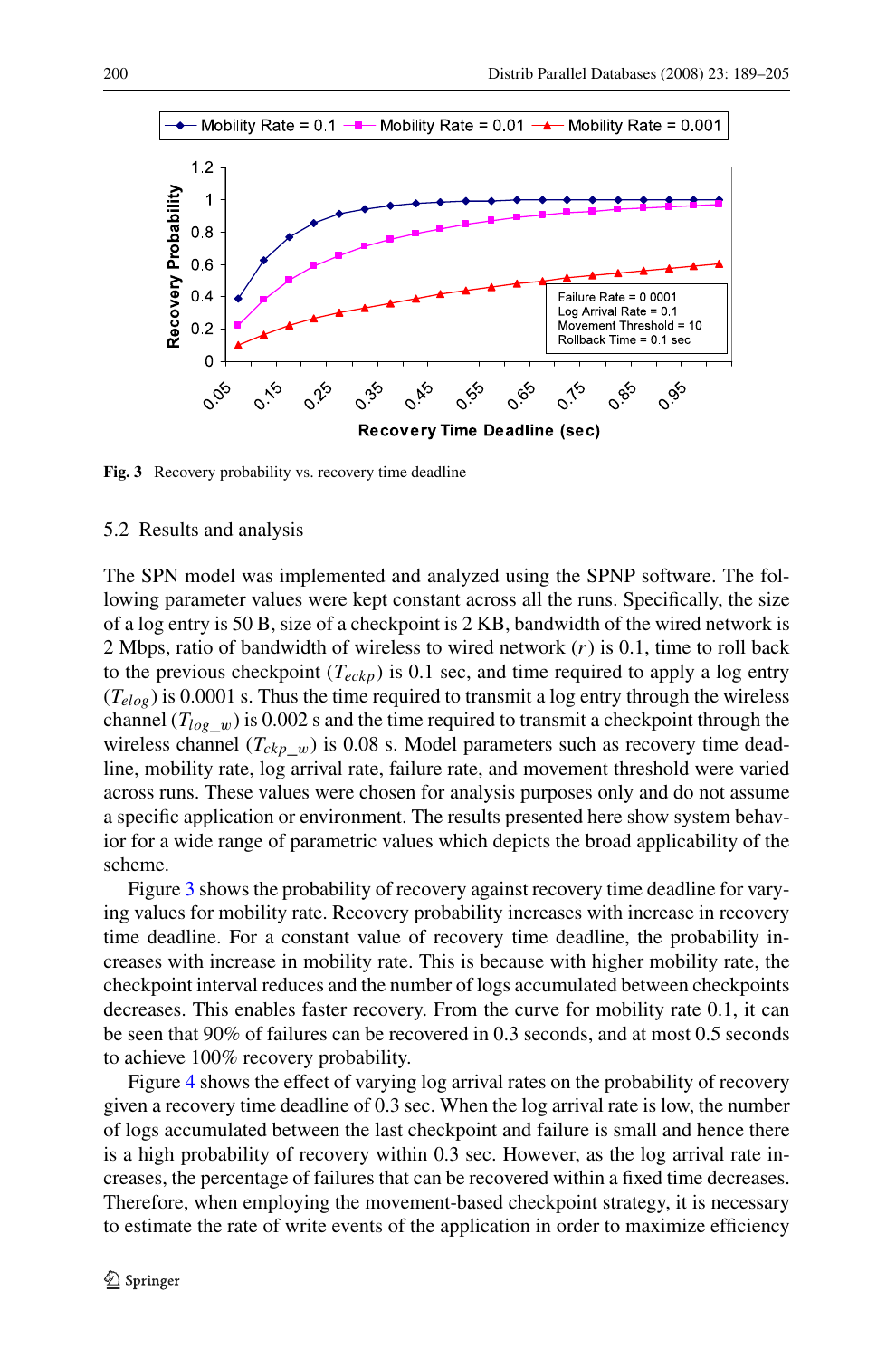<span id="page-12-0"></span>

**Fig. 4** Recovery probability vs. log arrival rate



Fig. 5 Recovery probability vs. checkpoint size

of failure recovery. Also, observe that at low log arrival rates, the time required to transfer the checkpoint is greater than the time required to transfer logs. Thus, the checkpoint transfer time does not vary with the log arrival rate. This explains the flat segment of the curves. As the log arrival rate increases, the time required to transfer logs becomes greater than the checkpoint transfer time and the log arrival rate begins to have an effect on the recovery probability.

Figure 5 shows the effect of the size of a checkpoint on the probability of recovery, given a recovery time deadline of 0.3 sec. As the checkpoint size increases, the time required to transfer the checkpoint to MSS*rec* increases and the probability of recovery decreases. Furthermore, when the checkpoint size is sufficiently large (greater than 32 KB in Fig. 5), the recovery probability becomes very low such that the result-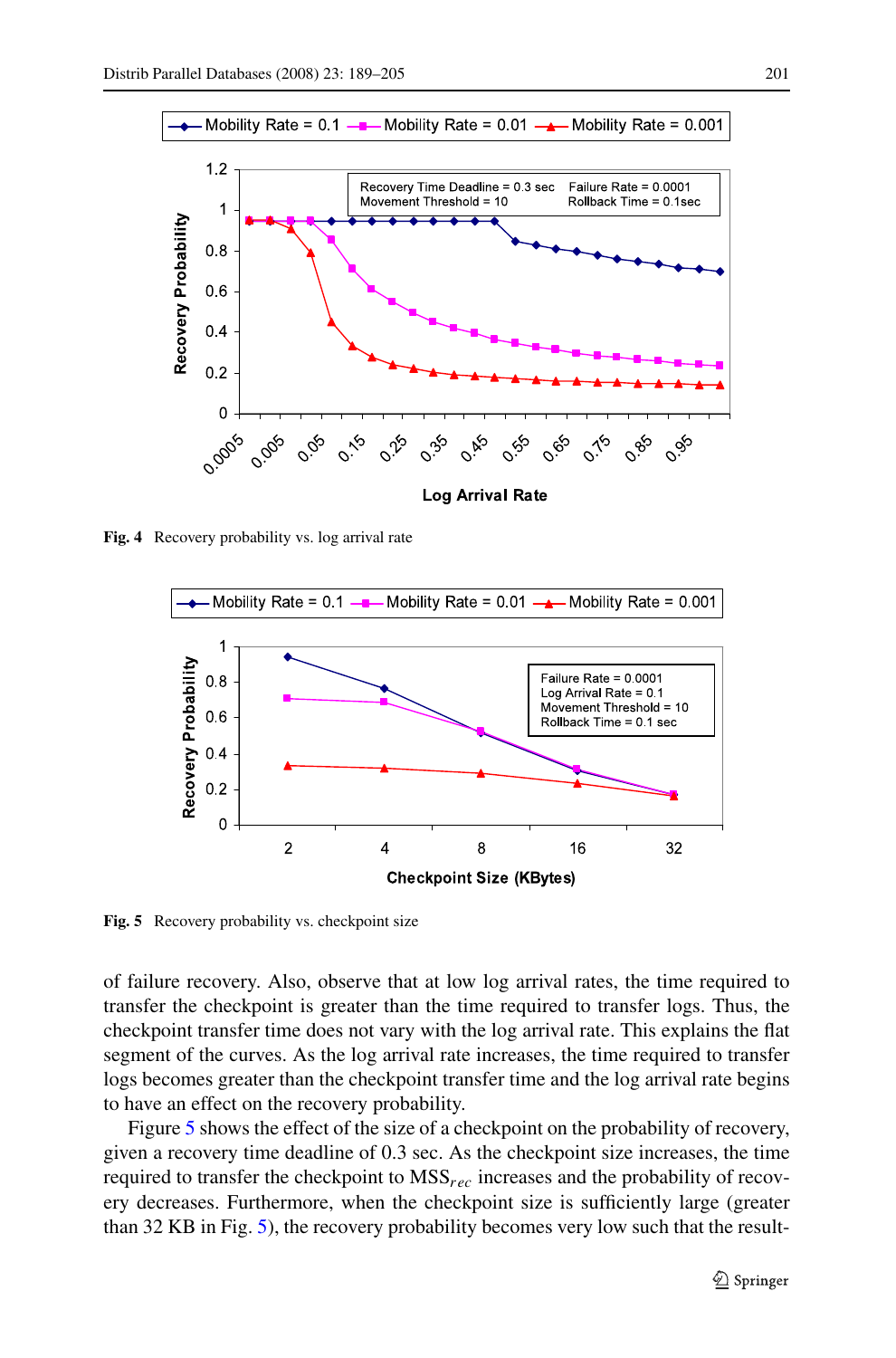

**Fig. 6** Recovery probability vs. failure rate



**Fig. 7** Recovery probability vs. movement threshold

ing recovery probability is insensitive to the mobility rate because the time to transfer a large checkpoint dominates the time to transfer logs in recovery time.

Figure 6 shows the recovery probability for varying failure rates given a recovery time deadline of 0.3 sec. Failure rate affects the number of log entries accumulated between the last checkpoint and the current MH failure. The higher the failure rate, the fewer the log entries, and lesser the time required to recover. Therefore the recovery probability increases as the failure rate increases.

Figure 7 shows the effect of varying the movement threshold (the number of handoffs between two consecutive checkpoints) on the probability of recovery. Figure [8](#page-14-0) shows the effect of varying the movement threshold on recovery time for the same parameters as above. The reason for the downward trend of the recovery probability curve is that for constant mobility and log arrival rates, when the movement threshold increases, the time interval between two checkpoints increases and more log entries would be created. Hence, the time spent on recovery increases and the probability of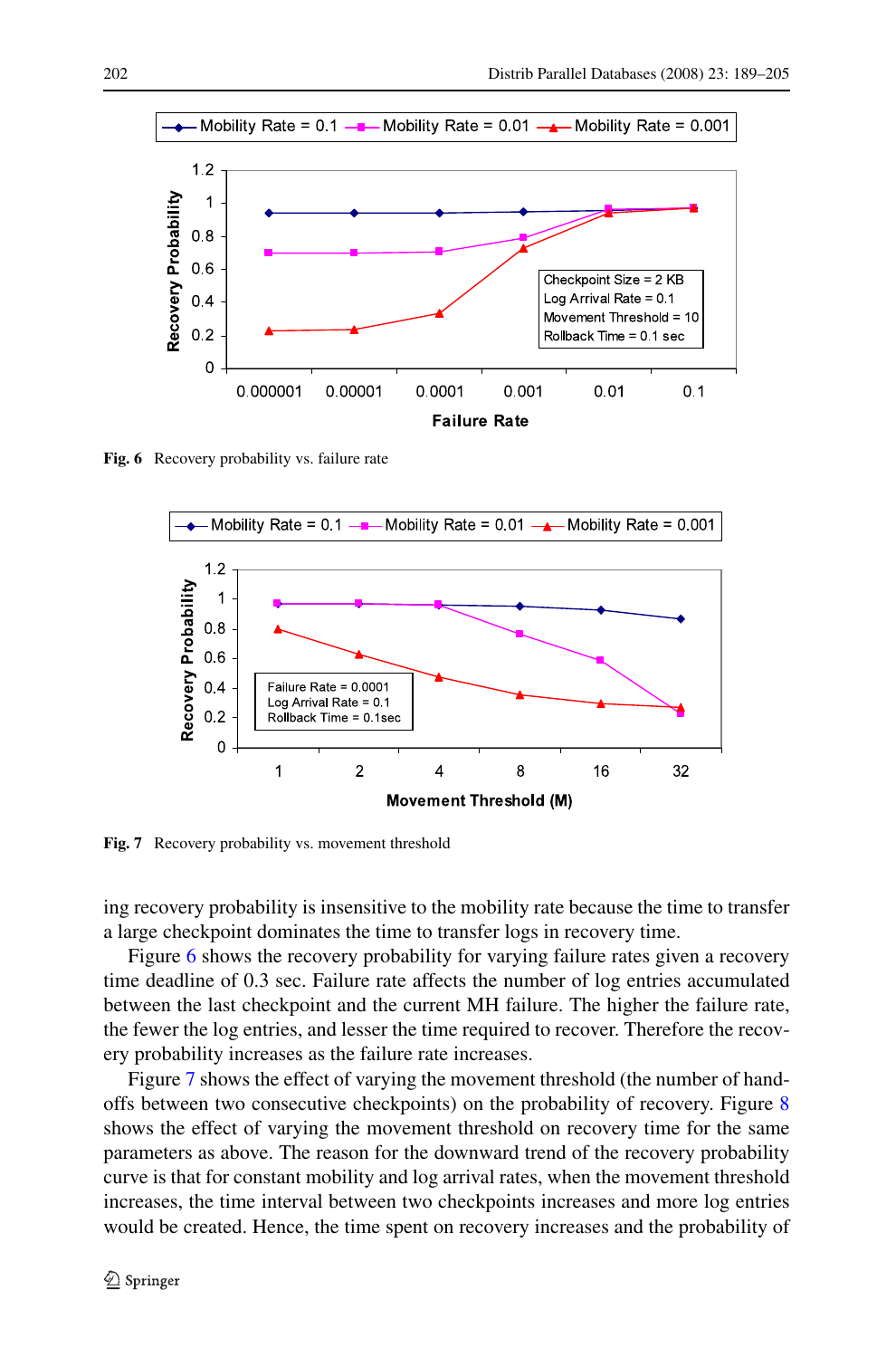<span id="page-14-0"></span>

**Fig. 8** Recovery time vs. movement threshold



**Fig. 9** Determining optimal movement threshold that minimizes recovery cost per failure

recovery in a given time decreases. However, it cannot be concluded that setting the movement threshold to 1 will produce the best results. Although doing so will decrease the recovery time greatly, the total number of checkpoints increases, resulting in significant additional overhead during failure-free operations for the creation and maintenance of checkpoints. Thus, there exists a tradeoff between recovery time and the total time spent on the checkpoints and logging for a fixed cost.

Next, we analyze the tradeoff between the recovery time  $(T_r)$  and the total time spent on the checkpointing and logging per failure  $(T_c)$  to identify the optimal movement threshold to minimize the total cost of recovery  $(T_{cost}$  as given by ([5\)](#page-10-0)). Figure 9 shows the relationship between the total recovery cost and the movement threshold *M* for varying values of mobility rate. The curves indicate that there exists an optimal movement threshold under a given operating condition. When  $\lambda_f = 0.0001$ , and  $\sigma = 0.01$  the optimal value of *M* is 25 and when  $\sigma = 0.001$  the optimal value of *M* is 3 (as shown in Fig. 9).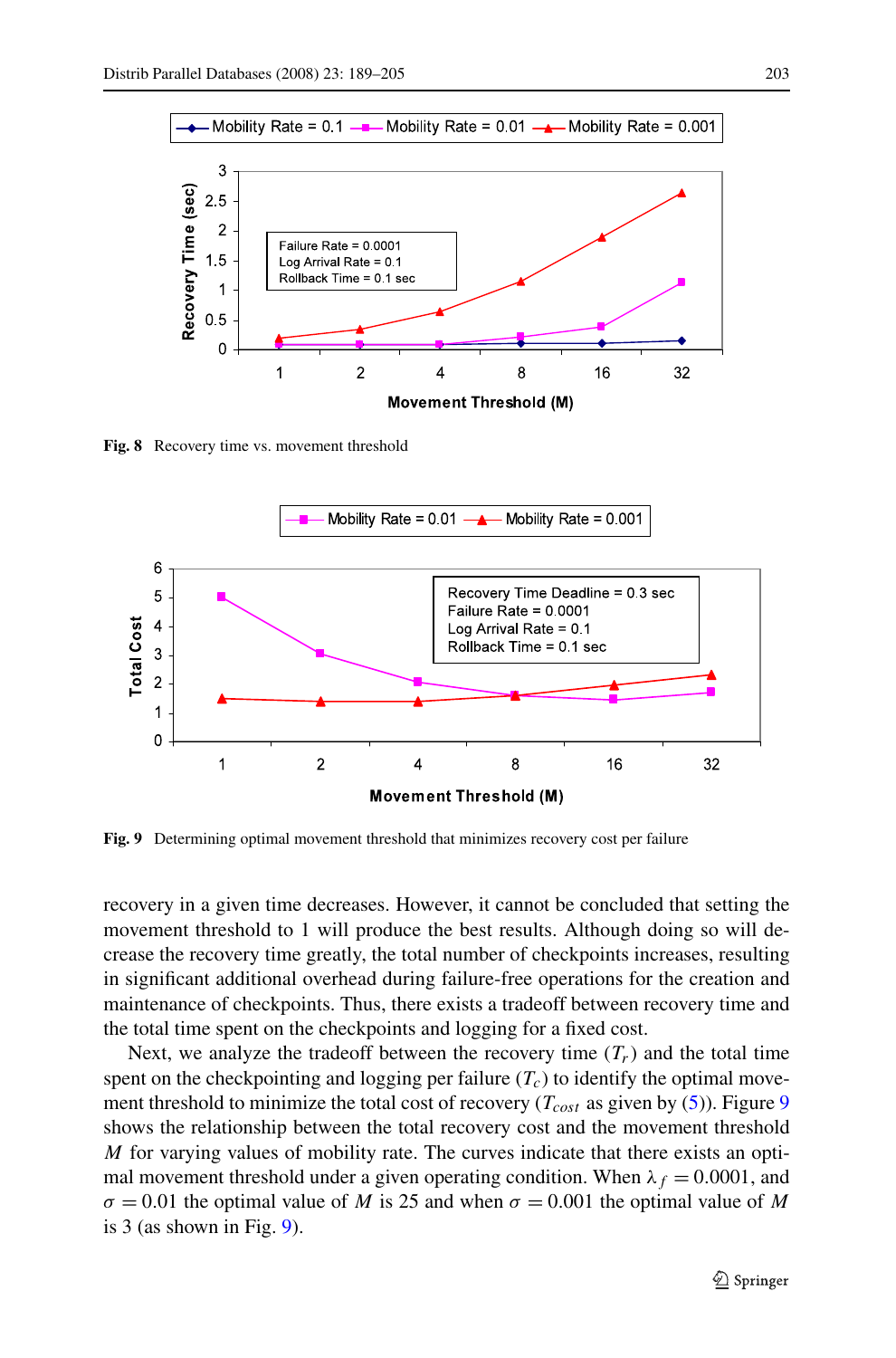<span id="page-15-0"></span>This optimal *M* value that minimizes  $T_{cost}$  is dictated by the operational conditions characterized by the MH's mobility rate and failure rate, as well as the mobile application's log rate. More specifically, when *M* is small,  $T_C$  dominates  $T_r$  because with a small threshold, checkpointing must be done frequently while recovery can be done quickly. As *M* increases,  $T_c$  decreases while  $T_r$  increases and the total cost drops. Finally when *M* is sufficiently large,  $T_r$  dominates  $T_c$  and the overall cost increases again. This tradeoff results in an optimal *M* value that minimizes the total cost. We also note that there is a cross-over  $M$  value beyond which lower mobility generates higher cost. For example, the cross-over point is  $M = 8$  in Fig. [9.](#page-14-0) The reason is that when *M* is sufficiently high,  $T_r$  dominates  $T_c$ , and the increase in  $T_r$  is especially pronounced when the mobility rate is low. The reason that  $T_r$  is high when the mobility rate is low is that the checkpoint interval is longer (given the same *M* value) when the mobility rate is lower, thus resulting in more log entries being accumulated over the checkpoint interval and causing the system to take more time to load and execute log entries for failure recovery. The SPN model developed in the paper can easily identify the optimal *M* value to minimize the total recovery cost per failure, when given proper parameter values as input to the model.

#### **6 Summary and applicability**

In this paper we have presented an efficient failure recovery scheme for mobile computing systems based on movement-based checkpointing and logging. Current approaches take checkpoints periodically without regard to the mobility rate of the user and unnecessarily incur additional overhead in maintaining recovery data. Our movement-based checkpointing and logging scheme takes a checkpoint only after the mobile node has made *M* movements (mobility handoffs). The value of *M* is mainly governed by the failure rate, log arrival rate, and the mobility rate of the application and MH. A performance model has been developed based on stochastic Petri nets to identify the optimal movement threshold *M*, when given the failure, mobility and log arrival rates, to minimize the cost of recovery per failure, as well as to calculate the failure recoverability, when given an application specified recovery time deadline. The results of performance analysis show the sensitivity of recoverability to the various parameters.

To apply the results obtained in the paper, one can build a table at static time covering possible parameter values of the mobility rate and failure rate of the MH and log arrival rate of the mobile applications, and listing the optimal *M* value that would minimize the recovery cost per failure. Then at runtime based on the measured rates, the optimal *M* may be selected dynamically to minimize the recovery cost per failure. The optimal *M* selected must also satisfy the specified recovery probability when given an application deadline to recover from a failure.

As the next step, we plan to analyze and compare the proposed algorithm to existing approaches, especially the gain achieved over the use of constant periodic checkpointing. This paper assumed exponential distribution for the system parameters. A natural extension of this work is to study the nature of these parameters and their effect on system behavior. This work is based on mobile applications running